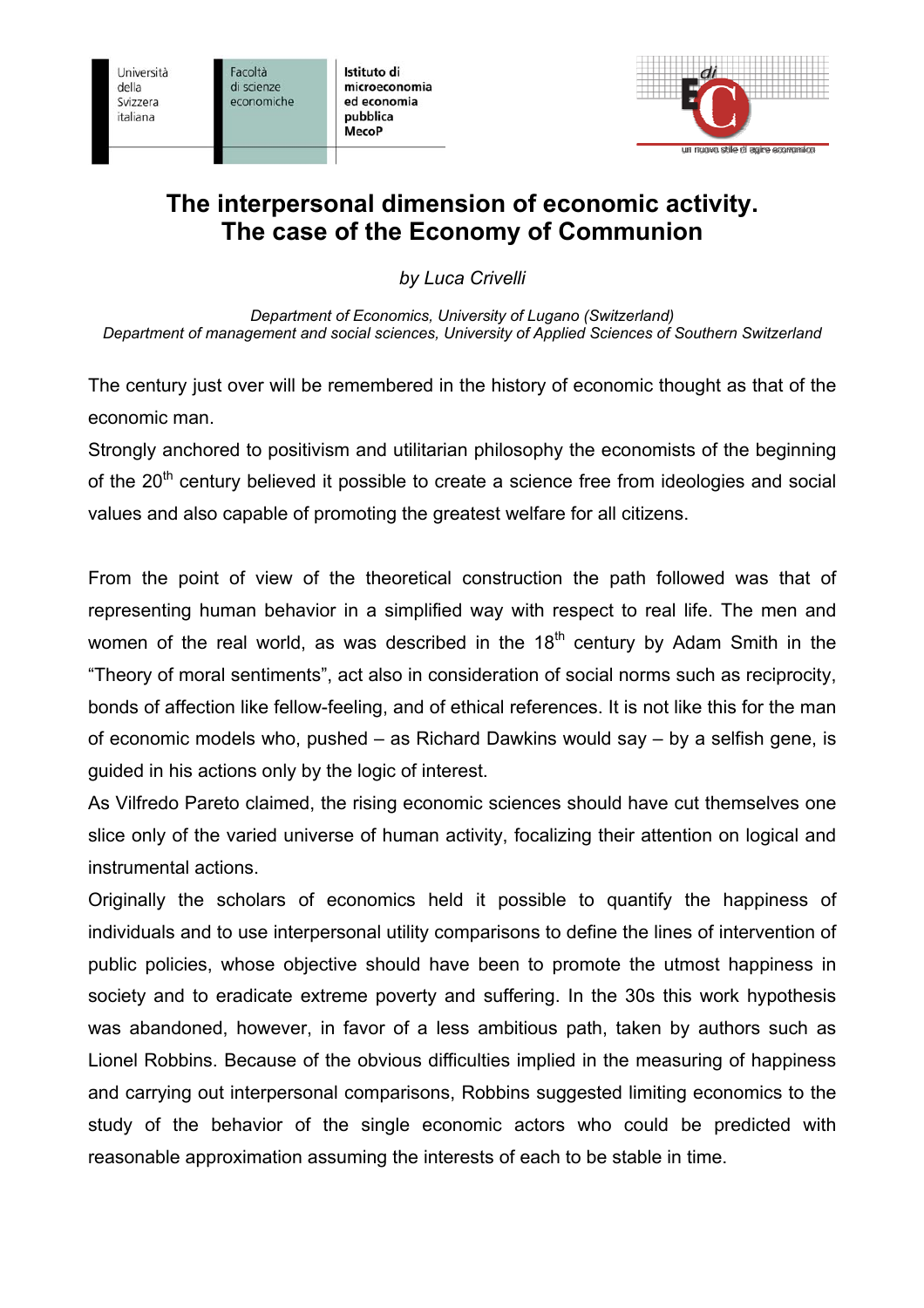The classic behavior hypotheses of economic theory nowadays are (a) profit maximization for firms (b) utility maximization for consumers (c) re-election for government and politicians (d) discretional power and as large a budget as possible for bureaucracy. In fact, in the theory of rational choice the relational character of economic subjects has been forgotten. Thus the values have also ended up losing their relational base and own social component, assuming a dimension which is more and more private and subjective, and reducing themselves to the grade of simple individual preferences. In a more or less conscious way it was believed possible to apply the category which characterizes the relationship man-goods (what Hirschleifer [9] called the "man-thing" activities), that is the concept of utility, also to the relations between people (the man-man activities). Through a semantic metamorphosis the happiness-eudaimonism – which qualifies the flourishing of social relationships - was made to coincide progressively with the concept of utility, which defines the relationship which exists between man and goods. But, in fact, this means having reduced the ambit of interpersonal relationships within the narrow borders of instrumental relations. Intuitively we can realize that this closing of horizons on the universe of others makes the economic man an "unhappy solitary person". We all know that the human relationships which give us most pleasure are those which presuppose the recognition of the value and identity of the other in and for himself, the other perceived as necessary because I too can exist in relationship with him. These are human relationships characterized for example by the dynamics of reciprocity, in which people are an end and not a means to reach objectives.

The economist from Zurich, Bruno Frey, has rightly shown how the economic analysis of the last 20 years has been characterized by a high degree of complexity and formalism [7]. However, a second important matter of fact is noted; unfortunately, to a decreasing extent the research programs have been formulated with the intent of finding a remedy, a response to the many ills which afflict contemporary society: increasing relative poverty (increase in the gap between the richest and the poorest), climatic problems, destruction of social capital and less-than-optimal production of relational goods.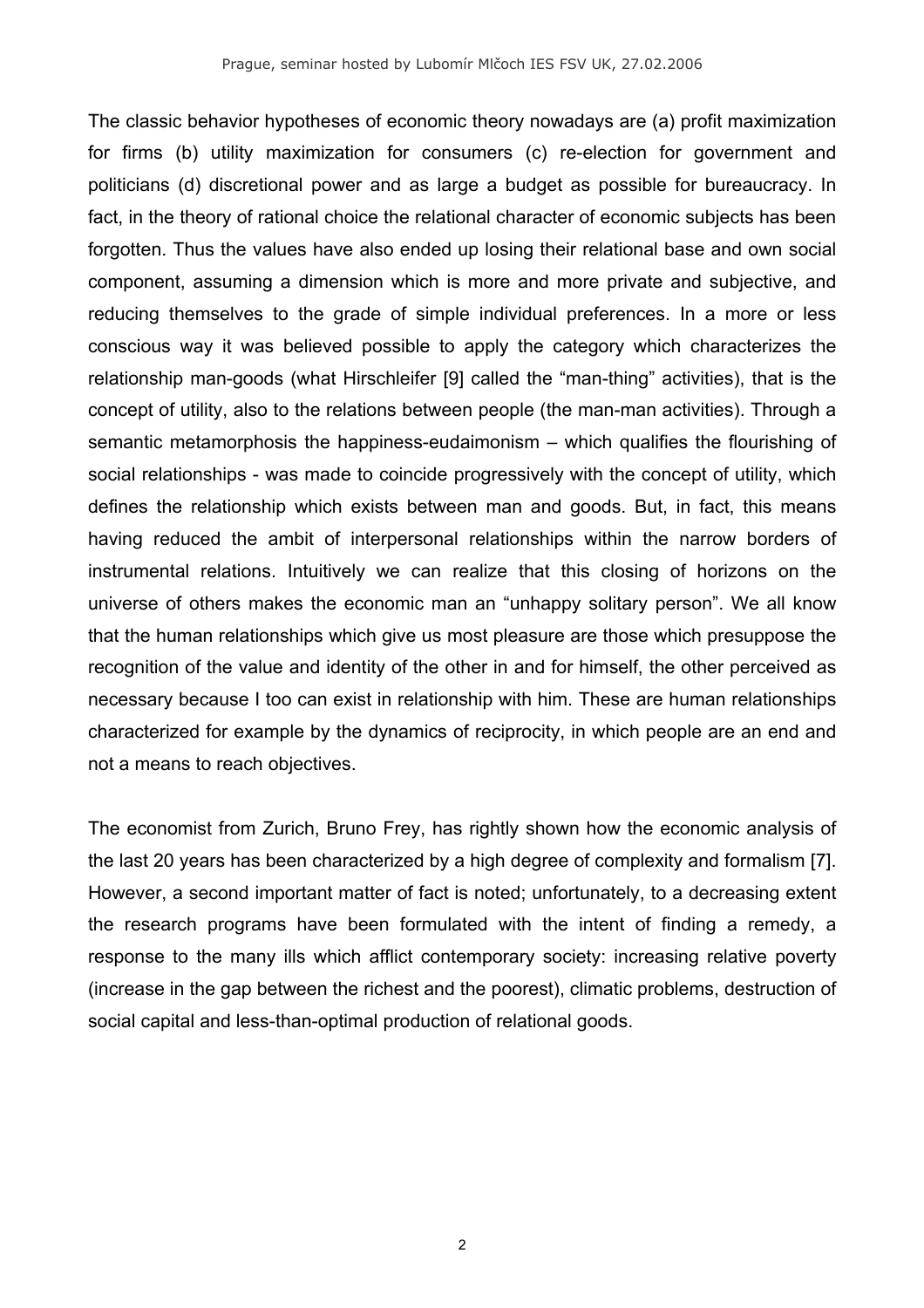The result of a survey conducted at the end of the 80s in American universities is symptomatic; only 3% of the candidates for a PhD in economics claimed that it was necessary to possess a profound knowledge of the economic institutions and of the society surrounding us in order to be successful in the academic field. On the other hand, 57% felt that an excellent knowledge in math was indispensable and 65% judged the ability to solve formal problems indispensable.

This situation risks transforming economics from a dismal science, as Thomas Carlyle used to define it in the 19th century, to what Frey defines as "boring science".

How to get out of this stalemate? In the volume entitled "Inspiring Economics" Frey underlines the importance of going back to get inspiration from knowledge developed in other social sciences. After years in which economics has exported its own model of analysis and own certainties to the other social sciences, it is time for economists to go back to a dialogue with the other social sciences, such as psychology, sociology and anthropology.

Without doubt a fertile terrain for a dialogue is represented by a recent strand of studies which marks the return of the happiness issue in the research agenda of economics. Some empirical reports realized on data collected in surveys, like the euro barometer for example, have attracted attention; these annually submit a long list of questions to very large samples of people, among which the following question stands out: "Taken all together, how would you say things are these days? Would you say that you are very happy, fairly happy, not too happy?"

Summing up the answers a "paradox of happiness" seems obvious, pointed out for the first time by the American sociologist, Richard Easterlin in the 70s [5].

Modern society, which has made a raison d'être of the search for efficiency, implicitly claims that economic growth, by increasing the welfare of individuals, has also the virtue of increasing the total happiness of people. The paradox of Easterlin and the in-depth analyses which followed tell us that this is an empirically false hypothesis.

Although the GDP per capita more than doubled between the 40s and the 90s, the percentage of people in the United States who consider themselves very happy has progressively decreased. The same result is obtained for European countries and Japan.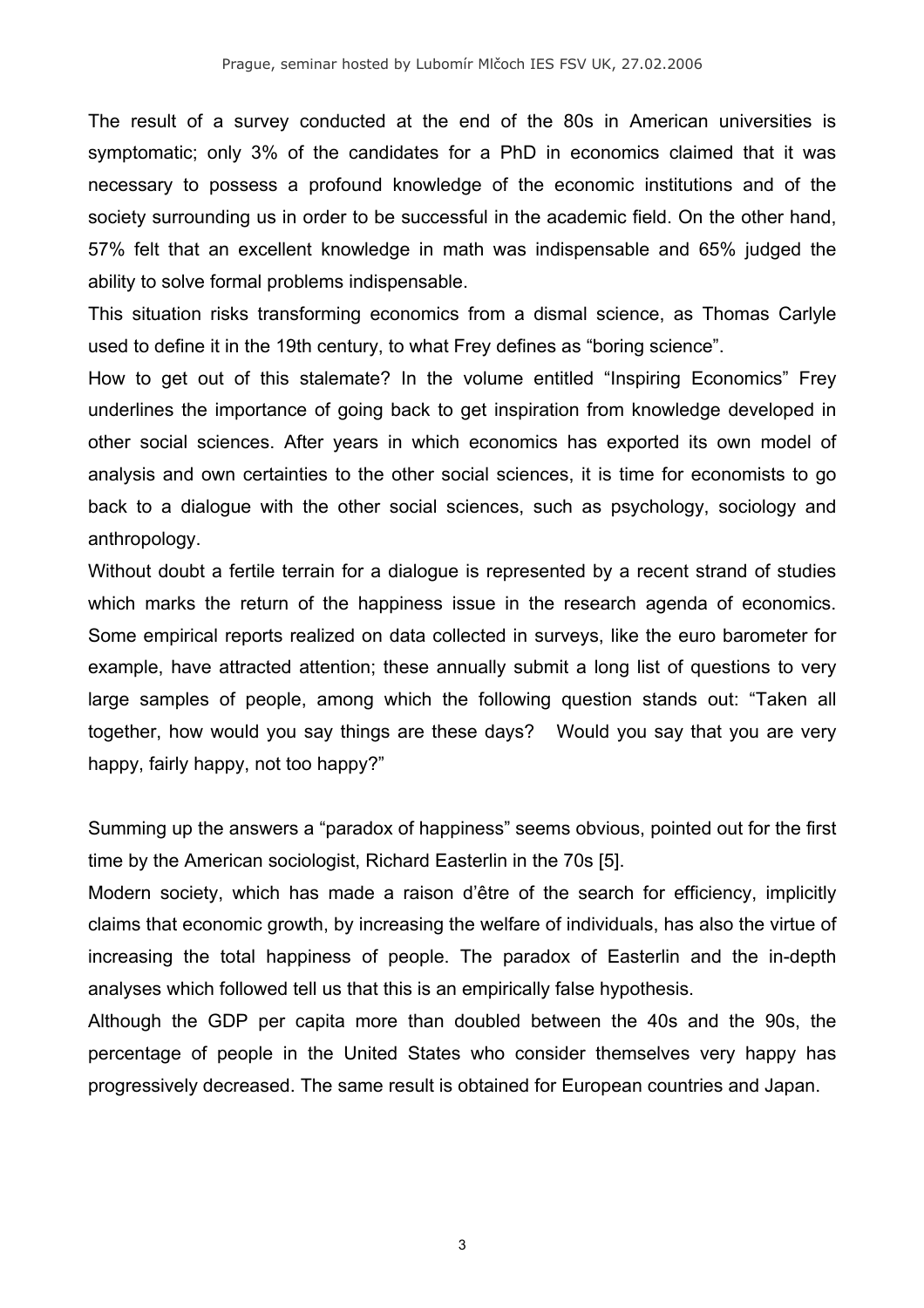The analysis of the level of happiness reached on average in various countries with regard to different standards of living is also striking; in fact, a positive correlation between happiness and economic welfare up to a per capita income of 15,000 dollars per annum can be noted. Beyond this threshold, which coincides in an indicative way with the satisfaction of basic material needs, any correlation whatsoever between happiness and income disappears at aggregate level.

Somewhat similar results are obtained in a second field of study, that of public health [10]. Up to a certain threshold of income there is a positive correlation between welfare and the average life expectancy of a population. However, once an annual pro capita income of 4000 – 5000 dollars has been exceeded, this correlation mysteriously disappears.

For developed countries the relationship between GDP per capita and life expectancy at birth becomes negative. It will be said this is the fruit of physiological limits, since after a certain age limit, years of life can no longer be bought with money.

But one intriguing piece of data remains. If in the case of developed countries income and economic growth lose any capacity to explain life expectancy, this is not the case as far as the distribution of wealth is concerned.

In fact, there is a significant correlation between life expectancy and social inequalities, which remains negative even at high levels of economic welfare. What counts, even for health purposes, is not so much absolute poverty as relative poverty (knowing that belonging to a certain social class is also associated with lifestyles and behaviors which can promote or damage health). Thus, for example, the following puzzle is explained: a female child born into a manager family in Hanoi (with an income of 4800 dollars per annum, when the GDP pro capita income in Vietnam is US \$2,300 and the Gini index equal to 36.1) has an average life expectancy of 74 years. The situation of a black male child born in a ghetto in Washington into a family which earns 12,000 dollars per annum (we know that the GDP per capita in the US is around US \$36,000 and the Gini index equal to 40,8) is quite different. In the latter case the life expectancy is only 58 years, 16 less than the Vietnamese child's.

Therefore, in order to produce longevity, economic growth is not sufficient, but equal distribution of opportunities is required, a result which empirically attests the importance of relational aspects in the production of health and finally in the creation of well-being.

9.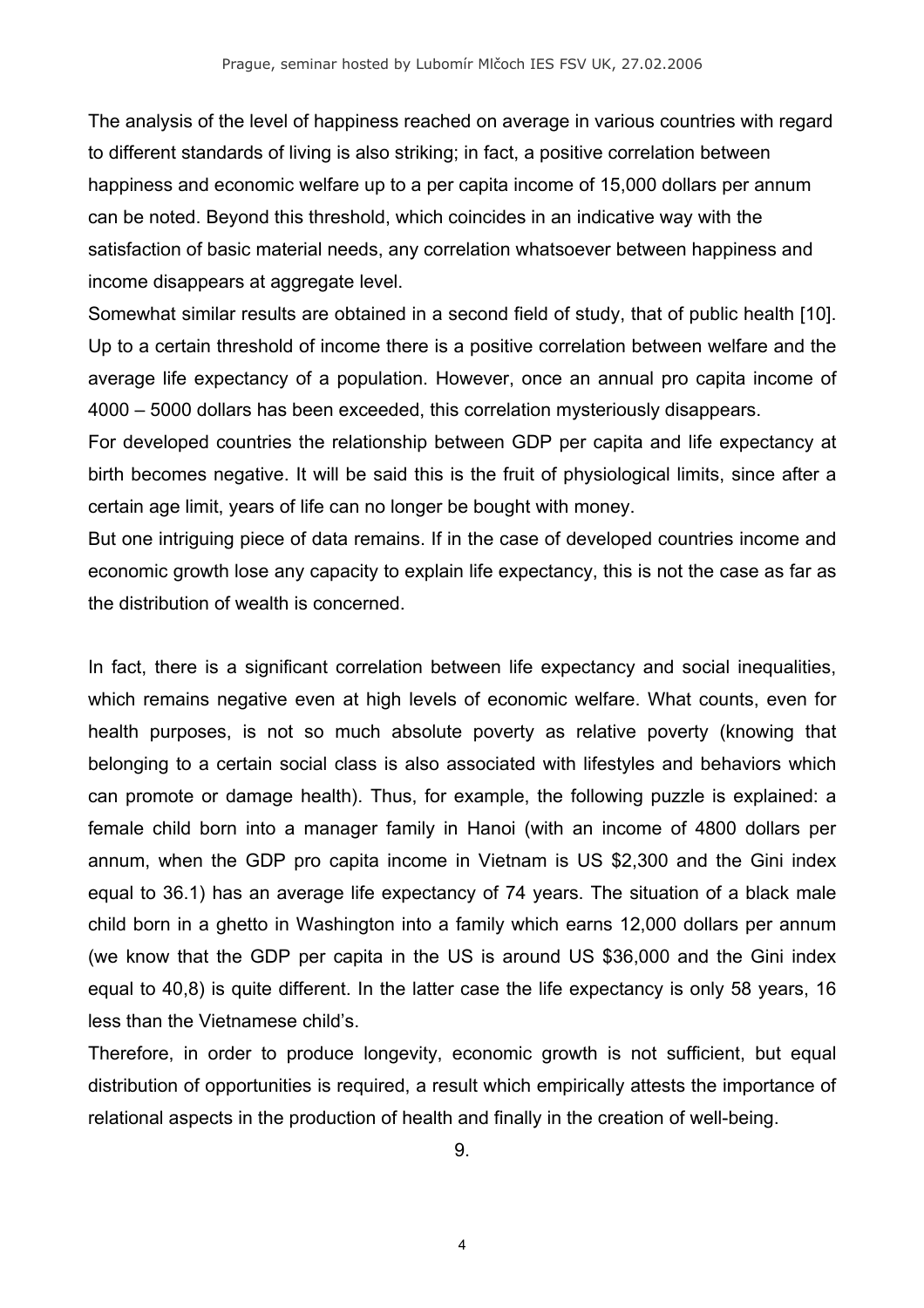Robert Frank also arrives at similar conclusions with his theory of positional competition [6]. What determines the satisfaction of individuals is not only the absolute of consumption but also and above all the research of status, the desire to improve one's own position compared to the people who make up the community of reference. A generalized growth in the standard of living rarely involves an increase in happiness, since one's own position on the social scale remains unchanged. It is even possible that the search for economic welfare, fueled by positional competition, will have negative repercussions on other spheres of human activity, causing what three Italian economists [1] define a "relational poverty trap". As a society becomes more affluent, the effect of higher income on individual happiness tends to be offset by lower consumption of relational goods. Standard market goods would substitute relational goods, "normal" economic activity would crowdout the production of relational goods.

Then some recent research studies have demonstrated a second interesting fact: when attention is upgraded to economic incentives only in economic and social relationships, regulated by means of formal contracts or controls, a depreciation is also produced of the so-called social capital, made up of loyalty, trust, reciprocity, cooperation, intrinsic motivations to follow social norms.

The effects which the recognition of these results might have in terms of re-orienting public policies are obvious [2].

Unlike what is argued by the paradigm of the economic man, the values, the preferences of individuals are not a-prioris, they are not defined once and for all. Society, culture, job training, television and above all the quality of interpersonal relationships have a very important impact in shaping these values. I would say more. Nothing is perhaps easier than manipulating a person who, having lost all his value references, follows only his personal interest. We can think about how communication techniques have become sophisticated in making us believe that buying a certain item, imitating a given social model, voting for that politician are essentially in our own interests.

Among economists themselves the awareness is growing that an excessive expansion of market logic, of instrumental relations might lead to a progressive desertification of civil society. Many today are becoming aware of the fact that it is necessary to base economic action on a variety of driving factors, so that other aspects, such as a desire for equity and justice, the sense of responsibility, the logic of reciprocity etc. find room on the market and in businesses too.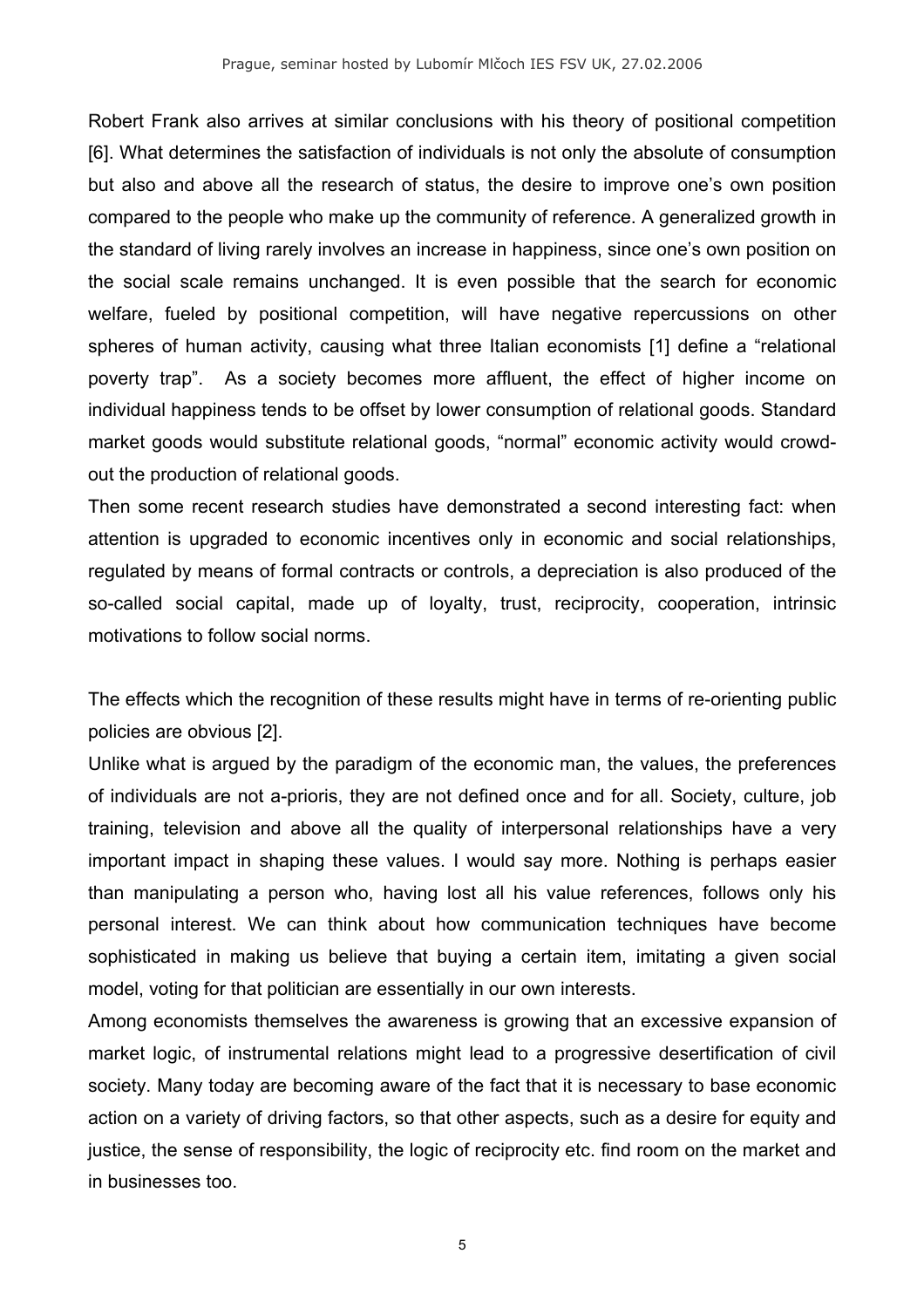Unlike what happens in the natural sciences, where theory and practice are two independent spheres, in social sciences the image, the description of man which we use always ends up in any case modifying the object of study – man himself. A reductive anthropological vision, such as that of the economic men, risks making the spread of selfinterested and anti-social behaviors legitimate and so encouraging them, with negative consequences also for the functioning of the economic system. In other words, economic performance depends strongly on the institutions and culture of the subjects who make up the social fabric. A marked individualist culture tends to produce suboptimal results in terms of welfare and productivity with respect to a context where reciprocity can become a contract enforcing device [9].

To conclude this talk, I would like to speak about a project called "Economy of Communion" [3-4]. The EoC is a project that attracts the attention of many scholars and economists, and hundreds of small and medium-size businesses on the five continents participate in it. The idea for the project was born from an ingenious intuition by Chiara Lubich, the founder of the Focolare – a Christian Movement - while she was crossing the city of San Paolo in Brazil. If you arrive in that metropolis by plane, you are struck by a scene which is an icon of the potentialities and the contradictions of capitalism. It is a forest of skyscrapers surrounded by a savannah of "favelas", shantytowns. That view of San Paolo was an eloquent sign that the gap separating rich from poor was getting bigger. From that flight over San Paolo at the end of May 1991 arose what was immediately called the Economy of Communion; businesses managed with a culture that pushes people to share their profits for the purpose of creating a portion of humanity "without any deprived" and thus become a model for many.

Chiara Lubich's first intuition was the destination of profits for three goals. One part is reinvested into the business so that it may develop and create new jobs; a second part of the profits is utilized to create culture – a culture which may motivate men and women to live communion in their lives; and finally, a third part is directly designated to help the poorest people to be reintegrated fully into the dynamics of communion and reciprocity. This tri-partition of the profits is a "pre-economics" intuition, since it does not represent a new juridical or organizational form of the business, nor the suggestion of an accounting technique, but rather it points to a vision of economics and of society. Beyond its own growth, then, the enterprise of communion is directly interested in culture, and in poverty. In addition, conceiving the profits of the business as a means and not as the ultimate end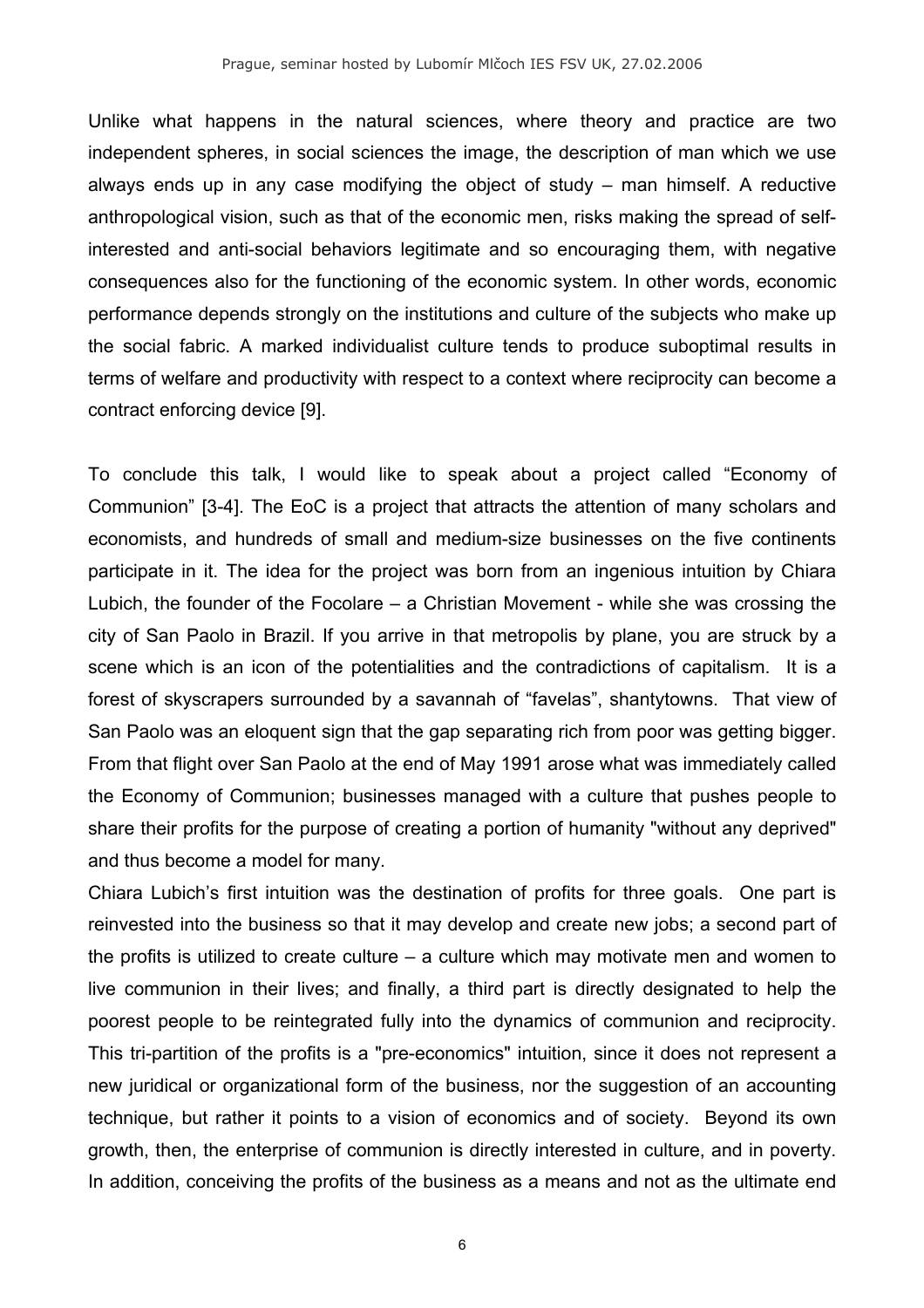of the entrepreneurial activity is a great innovation that can lead to a radical rethinking of what the business, the economic activity and the profits are.

A key word of the whole EoC is of course poverty. The "poor" have been viewed from the beginning as the ultimate purpose of the project. Each time a person, a family, a community manages to come out of poverty, reintegrating themselves fully into civic life, a more humane society is truly being built.

The EoC recognizes that there are two different kinds of poverty. On the one hand, there is a poverty which people suffer from, almost always brought about and caused by the injustices of human beings and institutions; this is indigence, destitution, the lack of the most basic needs to live a life worthy of human beings; it is poverty which must be opposed with great commitment and on all levels (personal and institutional), because it attacks the dignity of the human person and cannot make anyone happy and flourish as a human being.

On the other hand there is a second type of poverty, one that is freely chosen. This second type of poverty prompts people to free themselves of goods as absolute possessions in order to make them bridges, paths of reciprocity.

This conviction is also shared by Majid Rahnema, the Iranian Minister of Culture at the end of the Sixties and recent author of a nice book on the topic of poverty [11]. *In the depths of any human being whosoever* – Rahnema writes – *there is an archetype of poverty – which pushes us to search for a simple life full of relationships (p. XII). A radical transformation of our lifestyles, and especially a re-invention of voluntary poverty, are the sine qua non conditions of any efficient battle against the new forms of production of destitution (p. XIII). Only poverty by choice can lead to supreme wealth, that which gives freedom from the reign of need. (p. 7) In fact, an economy whose aim is to transform scarcity into abundance will not be long in becoming the main producer of needs itself, destined to generate new forms of scarsity and as a result modernizing poverty. (p. XV). Civilization does not consist in multiplying needs but in reducing them voluntarily. (p. 175).*"

The proposal, the humanism of the Economy of Communion can therefore be summarized as follows: defeating indigence (poverty that is not chosen but suffered from), by inviting everyone to freely choose a moderate but convivial style of life.

The EoC logically alters also the attitude towards the poor. Poor people are considered as crucial stakeholders of the enterprise, who can actively contribute to spread this concept of communion to other persons who live in similar circumstances of poverty.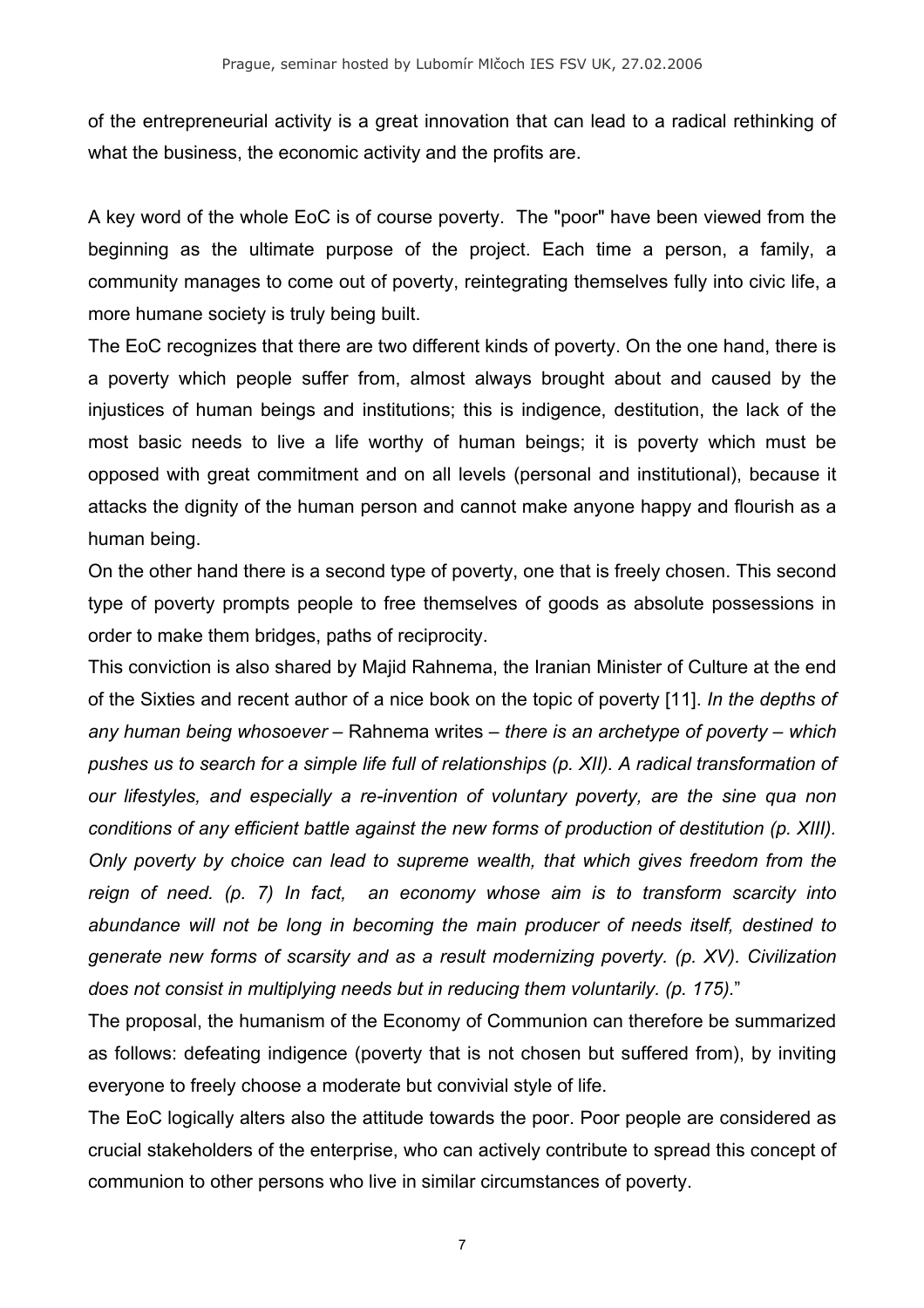Therefore the Economy of Communion is much more than a simple process of redistribution of wealth. It is a process of production that, through sharing a company's goods and activities, "generates" an immaterial yet touchable output: the experience of communion.

The EoC recalls all economic activity to its original vocation, which is a peaceful encounter between free persons. That is why the EoC does not condemn private entrepreneurship and the free market, but admonishes us to see them too as places where true well-being, happiness and authentic encounters between people can be brought about.

The EoC tries to propose a multi-dimensional view of entrepreneurial activity, where efficiency has its place but is not the only factor that counts. In seeking a new relationship between market and society, the Economy of Communion sees companies as a social good and it transcends the idea of the market as a place where relationships are only selfserving. In envisioning and experiencing business in this way, while remaining fully inserted in the market, the experience of the EoC joins together the market and civil society, efficiency and solidarity, economy and communion.

And this is not trivial. If market economy wants to function and to have a future which is sustainable and humane, it must allow for the development of behavior founded on these other principles.

Most human communities are sustained by the interaction of three fundamental principles: exchange, redistribution of wealth and giving. In the course of history there have been villages without exchange but there have never been villages that have survived without some form of donation. In our view, market economy, which is centered around the principle of contract, has a tremendous need to incorporate the "principle of reciprocity as well as of unconditional giving". But how can we justify the extension of reciprocity and unconditional giving from the private sphere – which no one contests – to the economic sphere, to markets? With the French Revolution modernity has launched its civil and cultural program: freedom, equality and brotherhood. Liberty has given rise to and is fully expressed in market exchange, equality has given rise to the experiences of "the Welfare State" founded on the redistribution of wealth. Brotherhood has been recognized as an important element for a peaceful cohabitation of people. However, the spirit of brotherhood has still a long way to go in order to enter, with equal rights, the framework of modern society. Reciprocity and unconditional giving could become a regulating principle of